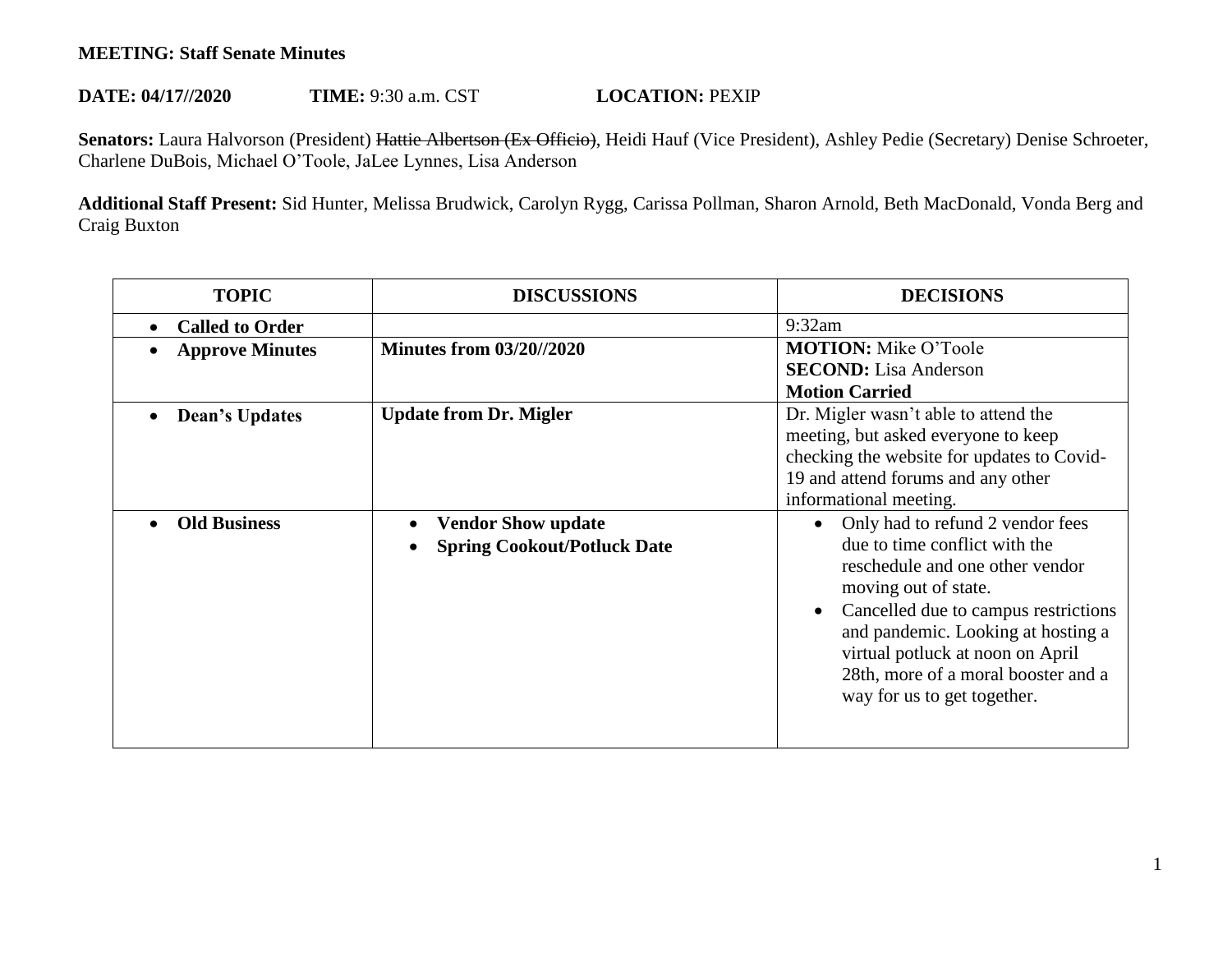| <b>New Business</b> | <b>State Staff Senate Update</b><br>$\bullet$  | To boost moral some campuses are<br>$\bullet$ |
|---------------------|------------------------------------------------|-----------------------------------------------|
|                     | <b>Title IX Wording in Policy for Training</b> | having group Coffee Zoom meetings             |
|                     | <b>Nominations for new Senators</b>            | with just fun conversation. The               |
|                     | Up for election, Updating people in new        | consensus was most feel all the               |
|                     | positions                                      | reporting from campus                         |
|                     | <b>Nominations for new officers</b>            | administration was negative news.             |
|                     |                                                | SSS will make the decision at the             |
|                     |                                                | May meeting if they will move the             |
|                     |                                                | F2F meeting in June to September.             |
|                     |                                                | New verbiage to have Faculty, Staff           |
|                     |                                                | and Students complete training                |
|                     |                                                | every AY. If Faculty/staff do not             |
|                     |                                                | comply there will be a letter placed          |
|                     |                                                | in their file. Students will have a           |
|                     |                                                | hold placed on their account until            |
|                     |                                                | training is complete. Mike was                |
|                     |                                                | concerned about no follow through             |
|                     |                                                | and if a violation happens, he does           |
|                     |                                                | not want the campus to be liable              |
|                     |                                                | because they knew the member                  |
|                     |                                                | wasn't compliant. Laura was going             |
|                     |                                                | to look into that.                            |
|                     |                                                | Dean's Office has 2 new vacant                |
|                     |                                                | spots, Distance Ed/Academic                   |
|                     |                                                | Support has 1 vacant spot, Student            |
|                     |                                                | Services/Housing and Plant Service            |
|                     |                                                | has hired new people and those                |
|                     |                                                | names have been updated. IT lost a            |
|                     |                                                | member and the Business office has            |
|                     |                                                | also had new employees and                    |
|                     |                                                | Heather Vestre will be their rep, as          |
|                     |                                                | Lisa Anderson's term is up.                   |
|                     |                                                | Ashley nominated JaLee Lynnes as              |
|                     |                                                | Vice President; MOTION: Mike                  |
|                     |                                                | O'Toole, SECOND: Lisa Anderson,               |
|                     |                                                | <b>MOTION CARRIED</b>                         |